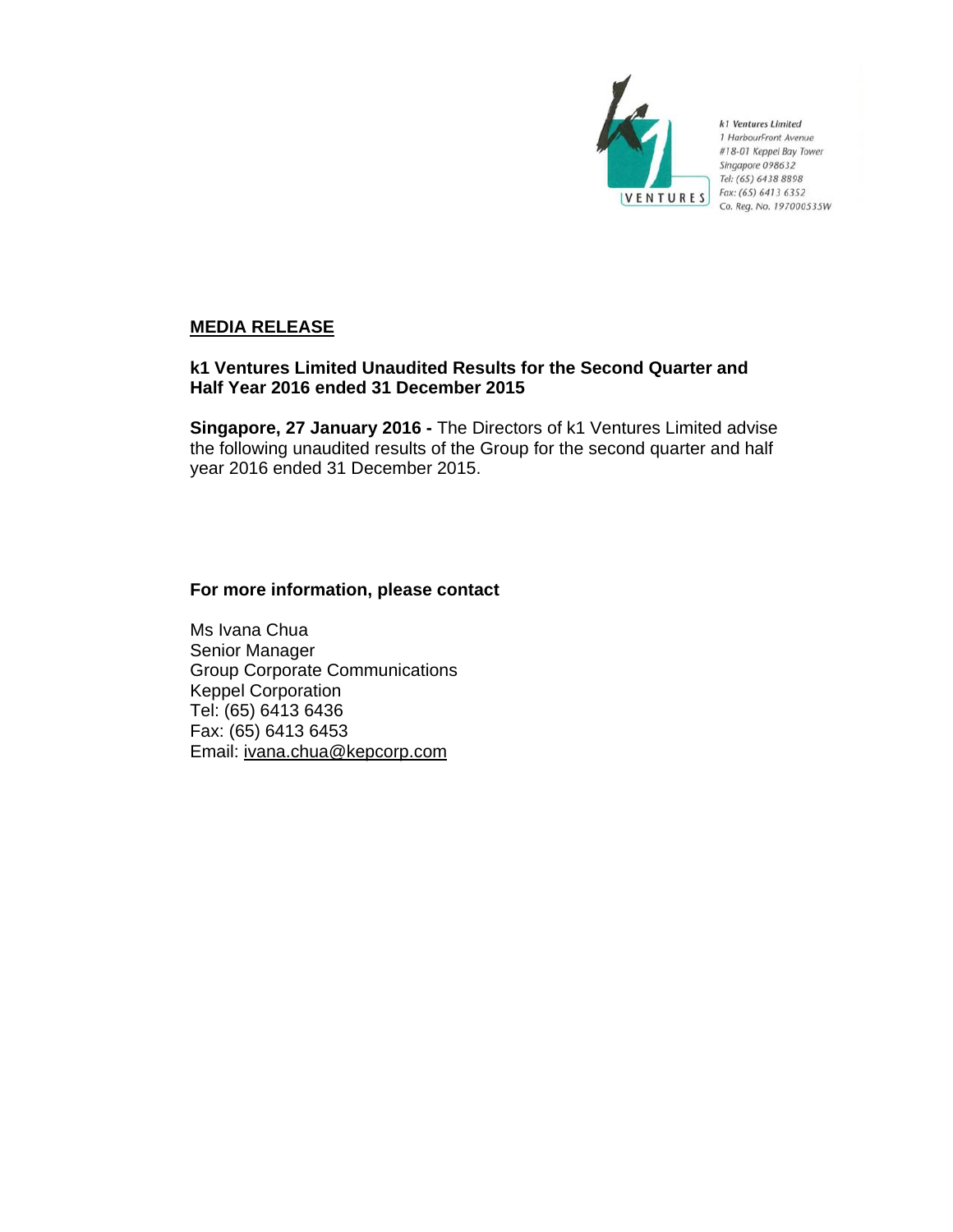# **K1 VENTURES LIMITED**

Co. Reg. No. 197000535W (Incorporated in the Republic of Singapore)

## **SECOND QUARTER 2016 FINANCIAL STATEMENTS & DIVIDEND ANNOUNCEMENT**

# **TABLE OF CONTENTS**

| Paragraph      | <b>Description</b>                             | Page             |
|----------------|------------------------------------------------|------------------|
|                | FINANCIAL STATEMENTS & DIVIDEND ANNOUNCEMENT   | $1 - 13$         |
| 1              | GROUP PROFIT AND LOSS ACCOUNT                  | 1                |
| 2              | CONSOLIDATED STATEMENT OF COMPREHENSIVE INCOME | 3                |
| 3              | <b>BALANCE SHEETS</b>                          | 4                |
| 4              | STATEMENTS OF CHANGES IN EQUITY                | 6                |
| 5              | CONSOLIDATED STATEMENT OF CASH FLOWS           | $\boldsymbol{9}$ |
| 6              | <b>AUDIT</b>                                   | 10               |
| $\overline{7}$ | <b>AUDITORS' REPORT</b>                        | 10               |
| 8              | <b>ACCOUNTING POLICIES</b>                     | 10               |
| 9              | CHANGES IN THE ACCOUNTING POLICIES             | 10               |
| 10             | REVIEW OF GROUP PERFORMANCE                    | 10               |
| 11             | VARIANCE FROM FORECAST STATEMENT               | 10               |
| 12             | <b>PROSPECTS</b>                               | 11               |
| 13             | <b>DIVIDEND</b>                                | 11               |
| 14             | <b>SEGMENT ANALYSIS</b>                        | 12               |
| 15             | <b>REVIEW OF SEGMENT PERFORMANCE</b>           | 13               |
| 16             | INTERESTED PERSON TRANSACTIONS                 | 13               |
|                | <b>CONFIRMATION BY THE BOARD</b>               | 14               |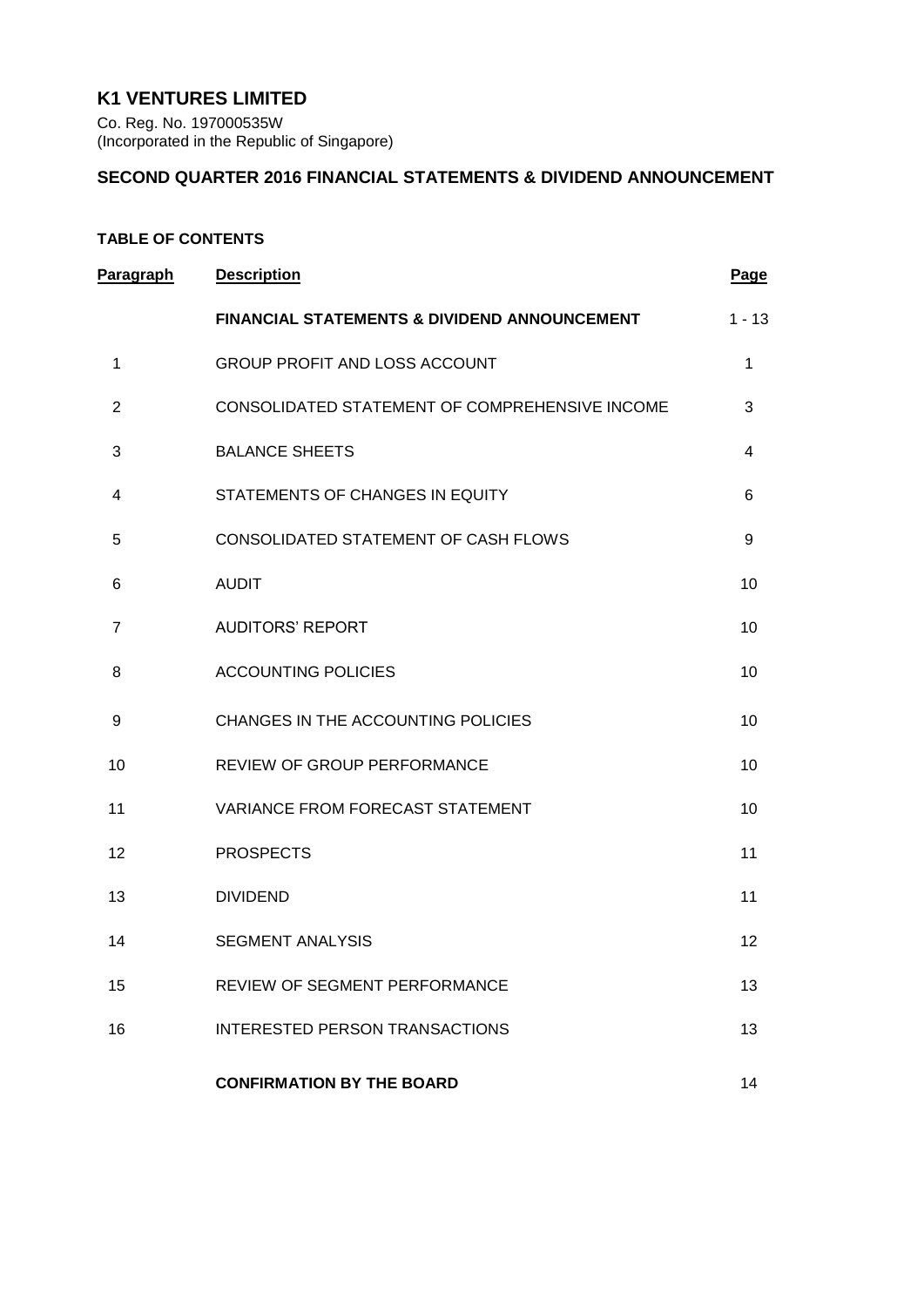# **K1 VENTURES LIMITED**

## **SECOND QUARTER 2016 FINANCIAL STATEMENTS & DIVIDEND ANNOUNCEMENT**

# **UNAUDITED RESULTS FOR SECOND QUARTER AND HALF YEAR ENDED 31 DECEMBER 2015**

The Directors of **k1 Ventures Limited** advise the following unaudited results of the Group for the second quarter and half year ended 31 December 2015.

#### **1. GROUP PROFIT AND LOSS ACCOUNT for the second quarter and half year ended 31 December 2015**

|                                                                                                     |                                  | <b>Second Quarter</b>                 |                                       | <b>Half Year</b>                 |                                       |                                       |                                |
|-----------------------------------------------------------------------------------------------------|----------------------------------|---------------------------------------|---------------------------------------|----------------------------------|---------------------------------------|---------------------------------------|--------------------------------|
|                                                                                                     | Note                             | 1 Oct 15<br>to<br>31 Dec 15<br>\$'000 | 1 Oct 14<br>to<br>31 Dec 14<br>\$'000 | $+$ /(-) %                       | 1 Jul 15<br>to<br>31 Dec 15<br>\$'000 | 1 Jul 14<br>to<br>31 Dec 14<br>\$'000 | $+$ /(-) %                     |
| <b>Revenue</b>                                                                                      | 1a                               | 13,604                                | 51,535                                | (73.6)                           | 102,893                               | 54,412                                | 89.1                           |
| Net carrying value of<br>investment disposed<br>Staff costs<br>Other operating<br>(expenses)/income |                                  | (95)<br>(21, 011)                     | (18, 225)<br>(79)<br>1,830            | <b>NM</b><br>20.3<br><b>NM</b>   | (140)<br>(21, 940)                    | (18, 225)<br>(117)<br>2,898           | <b>NM</b><br>19.7<br><b>NM</b> |
| Profit/(loss) before tax<br>Taxation<br>Profit/(loss) for the period                                | 1 <sub>b</sub><br>1 <sub>c</sub> | (7,502)<br>(971)<br>(8, 473)          | 35,061<br>(4, 106)<br>30,955          | <b>NM</b><br>(76.4)<br><b>NM</b> | 80,813<br>(1, 954)<br>78,859          | 38,968<br>(4,996)<br>33,972           | 107.4<br>(60.9)<br>132.1       |
| Attributable to:<br>Shareholders of the<br>Company                                                  |                                  | (8, 473)<br>(8, 473)                  | 30,955<br>30,955                      | <b>NM</b><br><b>NM</b>           | 78,859<br>78,859                      | 33,972<br>33,972                      | 132.1<br>132.1                 |
| <b>EBITDA*</b>                                                                                      |                                  | (7, 502)                              | 35,061                                | <b>NM</b>                        | 80,813                                | 38,968                                | 107.4                          |
| Earnings/(loss) per ordinary share **<br>- basic<br>- diluted                                       | 1d<br>1d                         | $(1.96)$ cts<br>$(1.96)$ cts          | 7.15 cts<br>7.15 cts                  | <b>NM</b><br><b>NM</b>           | 18.21 cts<br>18.21 cts                | 7.84 cts<br>7.84 cts                  | 132.3<br>132.3                 |

*\* EBITDA is defined as profit/(loss) before tax, finance expenses, depreciation and amortization*

*\*\* Comparative figures for EPS have been adjusted for the share consolidation of every five existing issued ordinary shares into one ordinary share*

*NM - Not meaningful*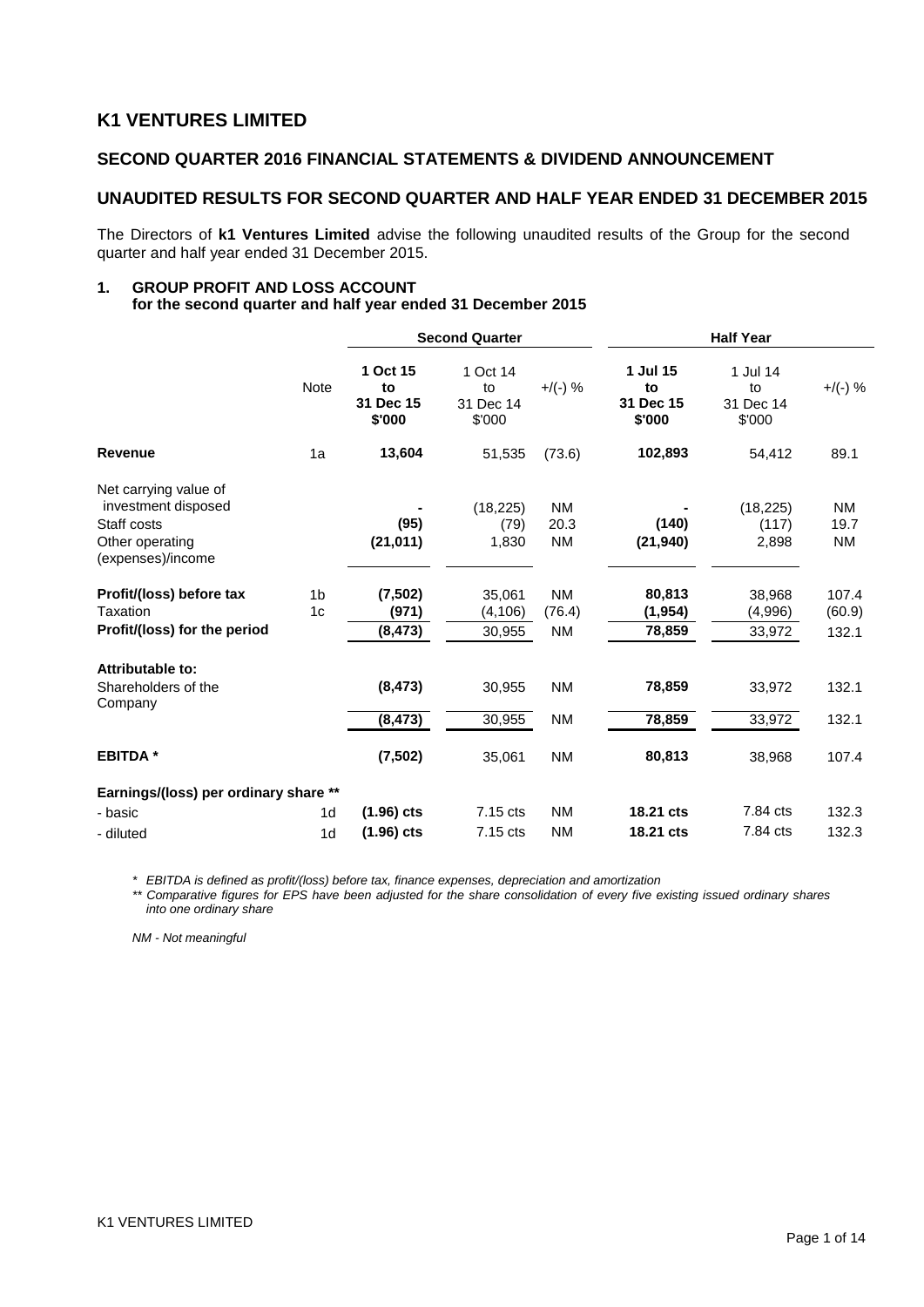## **NOTES TO GROUP PROFIT AND LOSS ACCOUNT**

## 1a. Breakdown of revenue

|                       | <b>Second Quarter</b>                 |                                       | <b>Half Year</b> |                                       |                                       |                  |
|-----------------------|---------------------------------------|---------------------------------------|------------------|---------------------------------------|---------------------------------------|------------------|
|                       | 1 Oct 15<br>to<br>31 Dec 15<br>\$'000 | 1 Oct 14<br>to<br>31 Dec 14<br>\$'000 | $+$ /(-)<br>%    | 1 Jul 15<br>to<br>31 Dec 15<br>\$'000 | 1 Jul 14<br>to<br>31 Dec 14<br>\$'000 | $+$ /(-)<br>$\%$ |
| Proceeds from sale of |                                       |                                       |                  |                                       |                                       |                  |
| investments           | $\blacksquare$                        | 45,584                                | <b>NM</b>        |                                       | 45,584                                | <b>NM</b>        |
| Investment income     | 13,473                                | 5,917                                 | 127.7            | 102,648                               | 8,753                                 | >500.0           |
| Interest income       | 131                                   | 34                                    | 285.3            | 245                                   | 75                                    | 226.7            |
|                       | 13,604                                | 51,535                                | (73.6)           | 102,893                               | 54,412                                | 89.1             |

## 1b. Pre-tax profit of the Group is arrived at after crediting the following:

|                                                                                                           | <b>Second Quarter</b>                 |                                       |                        |                                       | <b>Half Year</b>                      |                 |
|-----------------------------------------------------------------------------------------------------------|---------------------------------------|---------------------------------------|------------------------|---------------------------------------|---------------------------------------|-----------------|
|                                                                                                           | 1 Oct 15<br>to<br>31 Dec 15<br>\$'000 | 1 Oct 14<br>to<br>31 Dec 14<br>\$'000 | $+$ /(-)<br>%          | 1 Jul 15<br>to<br>31 Dec 15<br>\$'000 | 1 Jul 14<br>to<br>31 Dec 14<br>\$'000 | $+$ /(-)<br>%   |
| Profit on sale of investments<br>Foreign exchange translation<br>realised on liquidation of<br>subsidiary | $\blacksquare$<br>(17, 633)           | 27,359<br>$\overline{\phantom{0}}$    | <b>NM</b><br><b>NM</b> | (17, 633)                             | 27.359<br>1,586                       | NM<br><b>NM</b> |
| Foreign exchange (loss)/gain                                                                              | (753)                                 | 2,987                                 | <b>NM</b>              | 4,487                                 | 3,463                                 | 29.6            |

- 1c. There was no material adjustment for under or over provision of tax in respect of prior years.
- 1d. Earnings per ordinary share

|                                                                                                              | 1 Oct 15        | 1 Oct 14        | $+$ /(-)  | 1 Jul 15        | 1 Jul 14        | $+$ /(-) |
|--------------------------------------------------------------------------------------------------------------|-----------------|-----------------|-----------|-----------------|-----------------|----------|
|                                                                                                              | to<br>31 Dec 15 | to<br>31 Dec 14 | $\%$      | to<br>31 Dec 15 | to<br>31 Dec 14 | $\%$     |
| Earnings/(loss) per ordinary share of the Group based on<br>net profit/(loss) attributable to shareholders:- |                 |                 |           |                 |                 |          |
| Based on weighted average number of shares *<br>(i)                                                          | $(1.96)$ cts    | 7.15 cts        | <b>NM</b> | 18.21 cts       | 7.84 cts        | 132.3    |
|                                                                                                              |                 |                 |           |                 |                 |          |
| - Weighted average number of shares ('000)                                                                   | 433,124         | 433,124         |           | 433,124         | 433,124         |          |
|                                                                                                              |                 |                 |           |                 |                 |          |
| (ii)<br>On a fully diluted basis *                                                                           | $(1.96)$ cts    | 7.15 cts        | <b>NM</b> | 18.21 cts       | 7.84 cts        | 132.3    |
| - Adjusted weighted average number of shares ('000)                                                          | 433,124         | 433,124         | -         | 433,124         | 433,124         |          |
|                                                                                                              |                 |                 |           |                 |                 |          |

*\* Comparative figures for EPS have been adjusted for the share consolidation of every five existing issued ordinary shares into one ordinary share*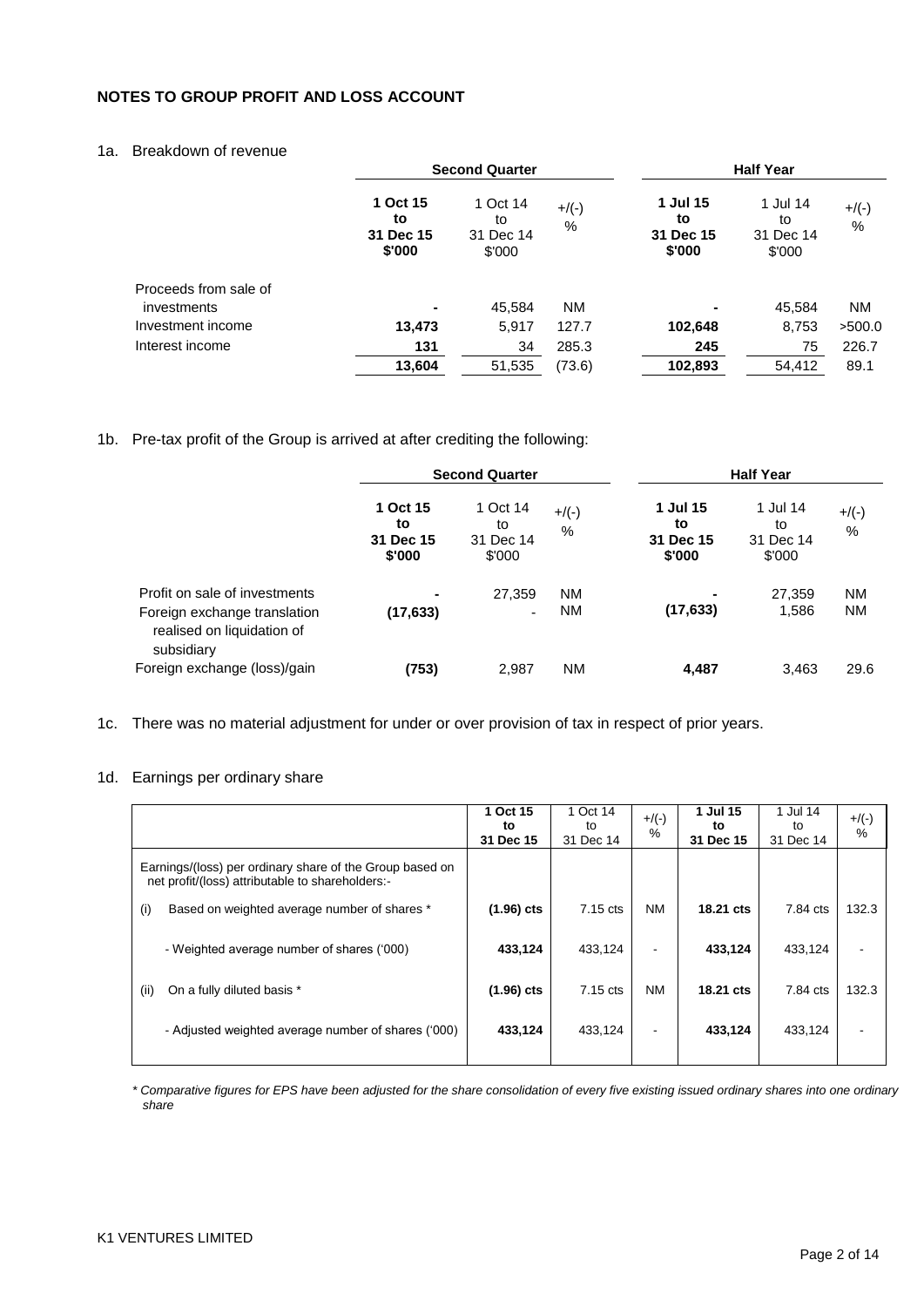## **2. CONSOLIDATED STATEMENT OF COMPREHENSIVE INCOME for the second quarter and half year ended 31 December 2015**

|                                                                                                                               | <b>Second Quarter</b>     |                           |              | <b>Half Year</b>          |                           |               |
|-------------------------------------------------------------------------------------------------------------------------------|---------------------------|---------------------------|--------------|---------------------------|---------------------------|---------------|
|                                                                                                                               | 1 Oct 15                  | 1 Oct 14                  |              | 1 Jul 15                  | 1 Jul 14                  |               |
|                                                                                                                               | to<br>31 Dec 15<br>\$'000 | to<br>31 Dec 14<br>\$'000 | $+/(-)$<br>% | to<br>31 Dec 15<br>\$'000 | to<br>31 Dec 14<br>\$'000 | $+$ /(-)<br>% |
| Profit/(loss) for the period                                                                                                  | (8, 473)                  | 30,955                    | <b>NM</b>    | 78,859                    | 33,972                    | 132.1         |
| Items that may be reclassified<br>subsequently to profit or loss:<br>Fair value changes on available-for-<br>sale investments | (2, 195)                  | (2, 428)                  | (9.6)        | (2,322)                   | (6, 254)                  | (62.9)        |
| Fair value changes on available-for-<br>sale assets realised & transferred to<br>profit and loss account                      | (1)                       | 872                       | <b>NM</b>    | 36                        | 779                       | (95.4)        |
| Exchange differences arising on<br>consolidation                                                                              | (1,729)                   | 3,414                     | <b>NM</b>    | 5,616                     | 7,198                     | (22.0)        |
| Reclassification of currency<br>translation reserve to profit or<br>loss on liquidation of subsidiary                         | 17,633                    |                           | <b>NM</b>    | 17,633                    | (1,586)                   | <b>NM</b>     |
| Other comprehensive income<br>for the period                                                                                  | 13,708                    | 1,858                     | >500.0       | 20,963                    | 137                       | >500.0        |
| <b>Total comprehensive income</b><br>for the period                                                                           | 5,235                     | 32,813                    | (84.0)       | 99,822                    | 34,109                    | 192.7         |
| Attributable to:                                                                                                              |                           |                           |              |                           |                           |               |
| Shareholders of the Company                                                                                                   | 5,235                     | 32,813                    | (84.0)       | 99,822                    | 34,109                    | 192.7         |
|                                                                                                                               | 5,235                     | 32,813                    | (84.0)       | 99,822                    | 34,109                    | 192.7         |
|                                                                                                                               |                           |                           |              |                           |                           |               |

*NM - Not meaningful*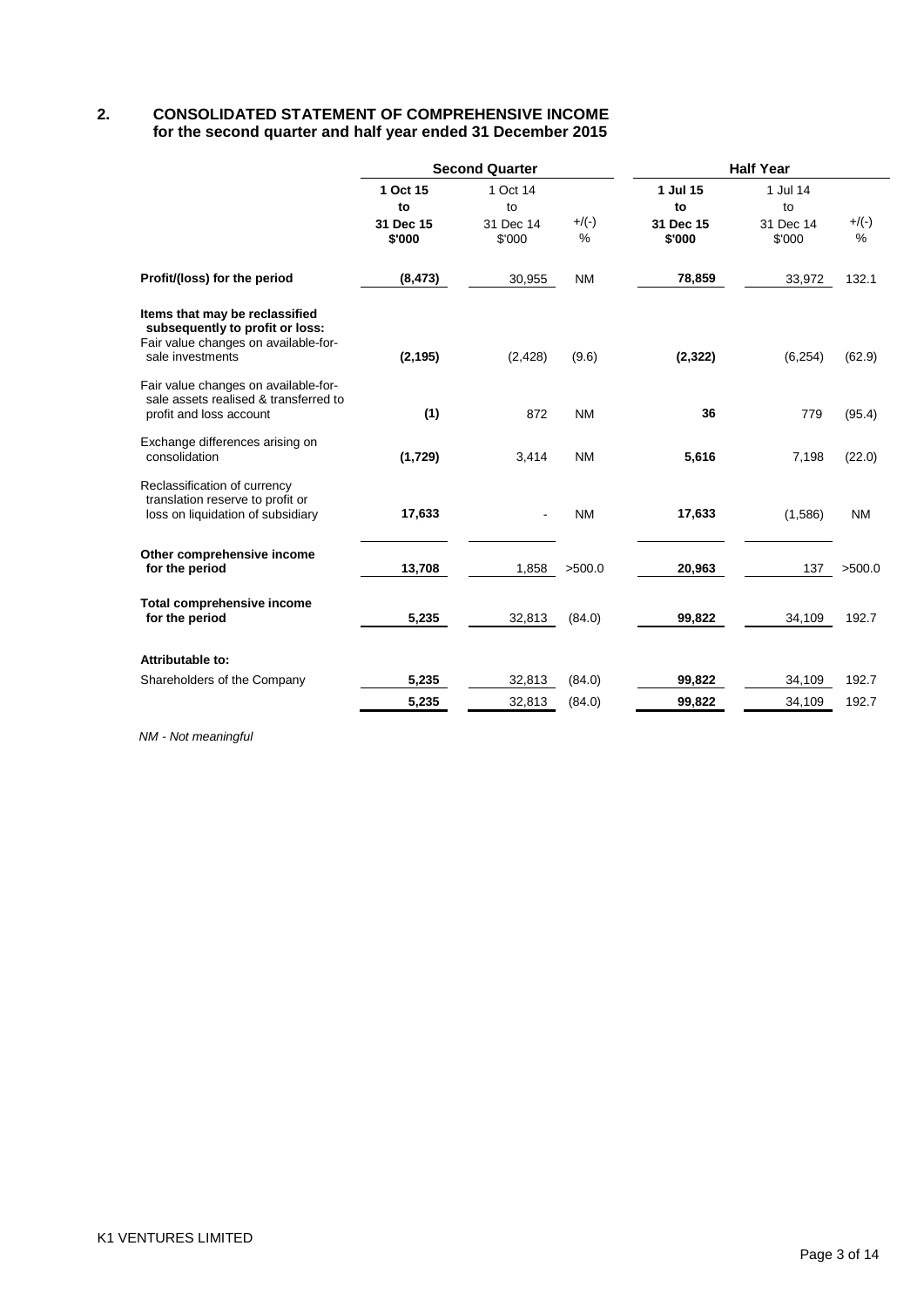# **3. BALANCE SHEETS as at 31 December 2015**

|                                       | Group     |           |           | Company   |  |
|---------------------------------------|-----------|-----------|-----------|-----------|--|
|                                       | As at     | As at     | As at     | As at     |  |
|                                       | 31 Dec 15 | 30 Jun 15 | 31 Dec 15 | 30 Jun 15 |  |
|                                       | \$'000    | \$'000    | \$'000    | \$'000    |  |
| <b>Share capital</b>                  | 163,955   | 196,439   | 163,955   | 196,439   |  |
| <b>Reserves</b>                       | 113,695   | 13,873    | 102,994   | 10,720    |  |
| <b>Share capital &amp; reserves</b>   | 277,650   | 210,312   | 266,949   | 207,159   |  |
| <b>Represented by:</b>                |           |           |           |           |  |
| <b>Subsidiaries</b>                   |           |           | 85,248    | 90,664    |  |
| <b>Investments</b><br>Note receivable | 158,031   | 155,111   | 71,357    | 67,948    |  |
|                                       | 158,031   | 155,111   | 156,605   | 158,612   |  |
| <b>Current assets</b>                 |           |           |           |           |  |
| <b>Debtors</b>                        | 15,250    | 14,004    | 11,943    | 11,024    |  |
| Amounts due from subsidiaries         |           |           | 30        | 26        |  |
| Bank balances, deposits and cash      | 111,371   | 46,983    | 102,350   | 41,367    |  |
|                                       | 126,621   | 60,987    | 114,323   | 52,417    |  |
| <b>Current liabilities</b>            |           |           |           |           |  |
| Creditors                             | 1,527     | 573       | 473       | 570       |  |
| Amount due to subsidiary              |           |           | 40        |           |  |
| Provision for taxation                | 3,466     | 3,300     | 3,466     | 3,300     |  |
|                                       | 4,993     | 3,873     | 3,979     | 3,870     |  |
| <b>Net current assets</b>             | 121,628   | 57,114    | 110,344   | 48,547    |  |
| <b>Non-current liabilities</b>        |           |           |           |           |  |
| Deferred taxation                     | 2,009     | 1,913     |           |           |  |
|                                       | 2,009     | 1,913     |           |           |  |
| <b>Net assets</b>                     | 277,650   | 210,312   | 266,949   | 207,159   |  |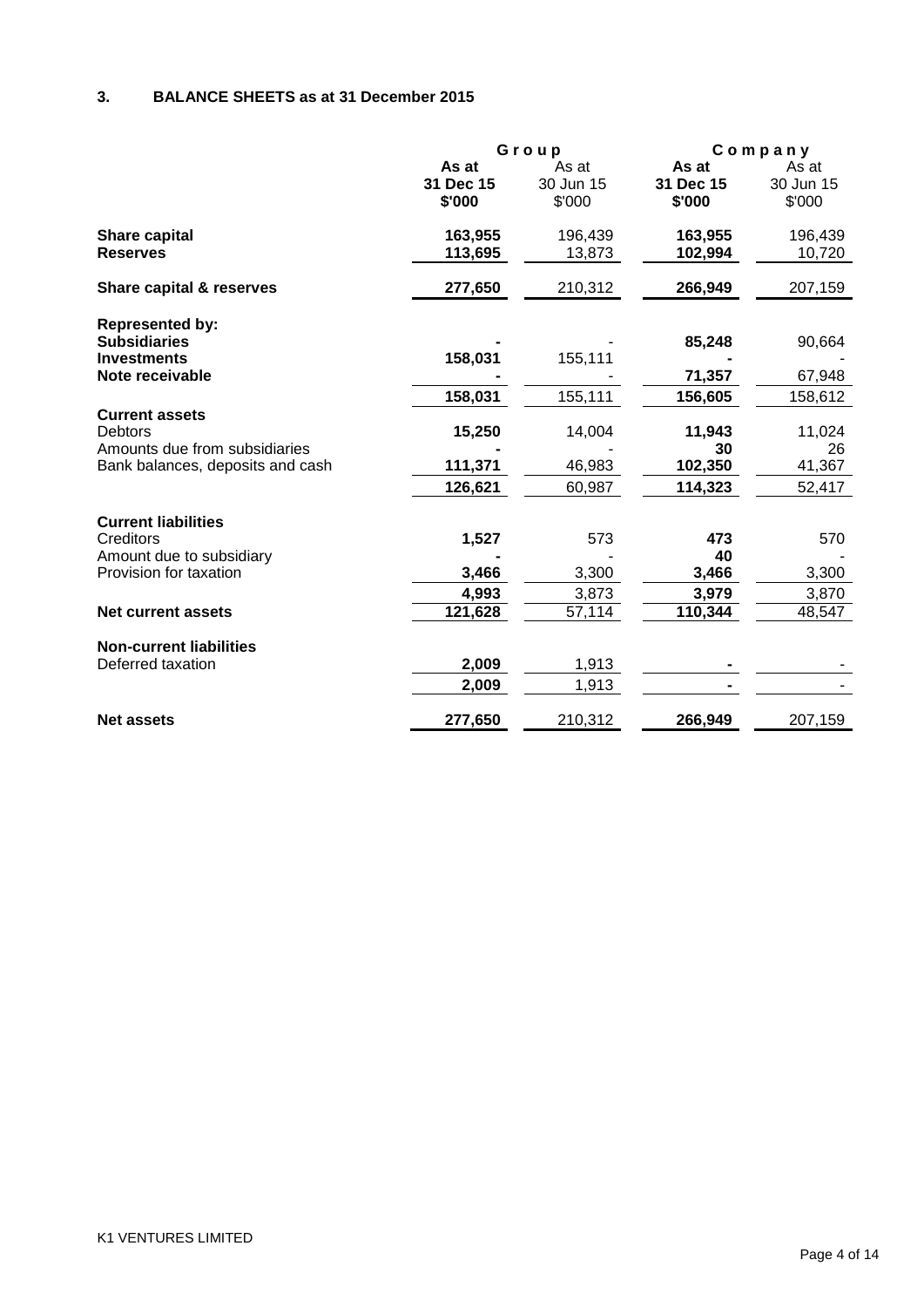### **NOTES TO BALANCE SHEETS**

### 3a. Group"s borrowings and debt securities

As at 31 December 2015, the Group did not have any borrowing (30 June 2015: Nil).

### 3b. Net asset value

|                                                  | <b>GROUP</b> |           |           | <b>COMPANY</b> |           |           |
|--------------------------------------------------|--------------|-----------|-----------|----------------|-----------|-----------|
|                                                  | As at        | As at     |           | As at          | As at     |           |
|                                                  | 31 Dec 15    | 30 Jun 15 | $+/(-)$ % | 31 Dec 15      | 30 Jun 15 | $+$ /(-)% |
|                                                  |              |           |           |                |           |           |
| Net asset value<br>per ordinary share #          | \$0.64       | \$0.49    | 30.6      | \$0.62         | \$0.48    | 29.2      |
| Net tangible asset value<br>per ordinary share # | \$0.64       | \$0.49    | 30.6      | \$0.62         | \$0.48    | 29.2      |

# Based on issued share capital of 433,123,585 ordinary shares as at the end of the financial period (30 June 2015: 433,123,585). The comparative figures for net asset value per ordinary share and net tangible asset per ordinary share have been adjusted for the share consolidation.

### 3c Balance sheet review

Group shareholders" funds increased from \$210.3 million at 30 June 2015 to \$277.7 million at 31 December 2015. The increase was attributable to comprehensive income for the period of \$99.8 million partially offset by a capital distribution to shareholders of \$32.5 million. Comprehensive income for the period was mainly driven by Group net profit, as a result of investment income from Knowledge Universe Holdings LLC ("KUH") pertaining to a receipt of cash distribution of approximately \$95.9 million, and net currency translation adjustments of \$5.6 million, partly offset by a downward revaluation of the Group"s investment in K12, Inc. of \$2.3 million.

Group total assets increased from \$216.1 million at 30 June 2015 to \$284.7 million at 31 December 2015 due to \$95.9 million of distributions received from KUH, partially offset by the above-mentioned capital distribution to shareholders.

Group total liabilities increased from \$5.8 million at 30 June 2015 to \$7.0 million at 31 December 2015, as a result of an increase in creditors.

Company total assets increased from \$211.0 million at 30 June 2015 to \$270.9 million at 31 December 2015. The increase was mainly attributable to cash of approximately \$93.6 million received from the voluntary liquidation of its wholly-owned subsidiary, Focus Up Holdings Limited, partially offset by a capital distribution of \$32.5 million to shareholders.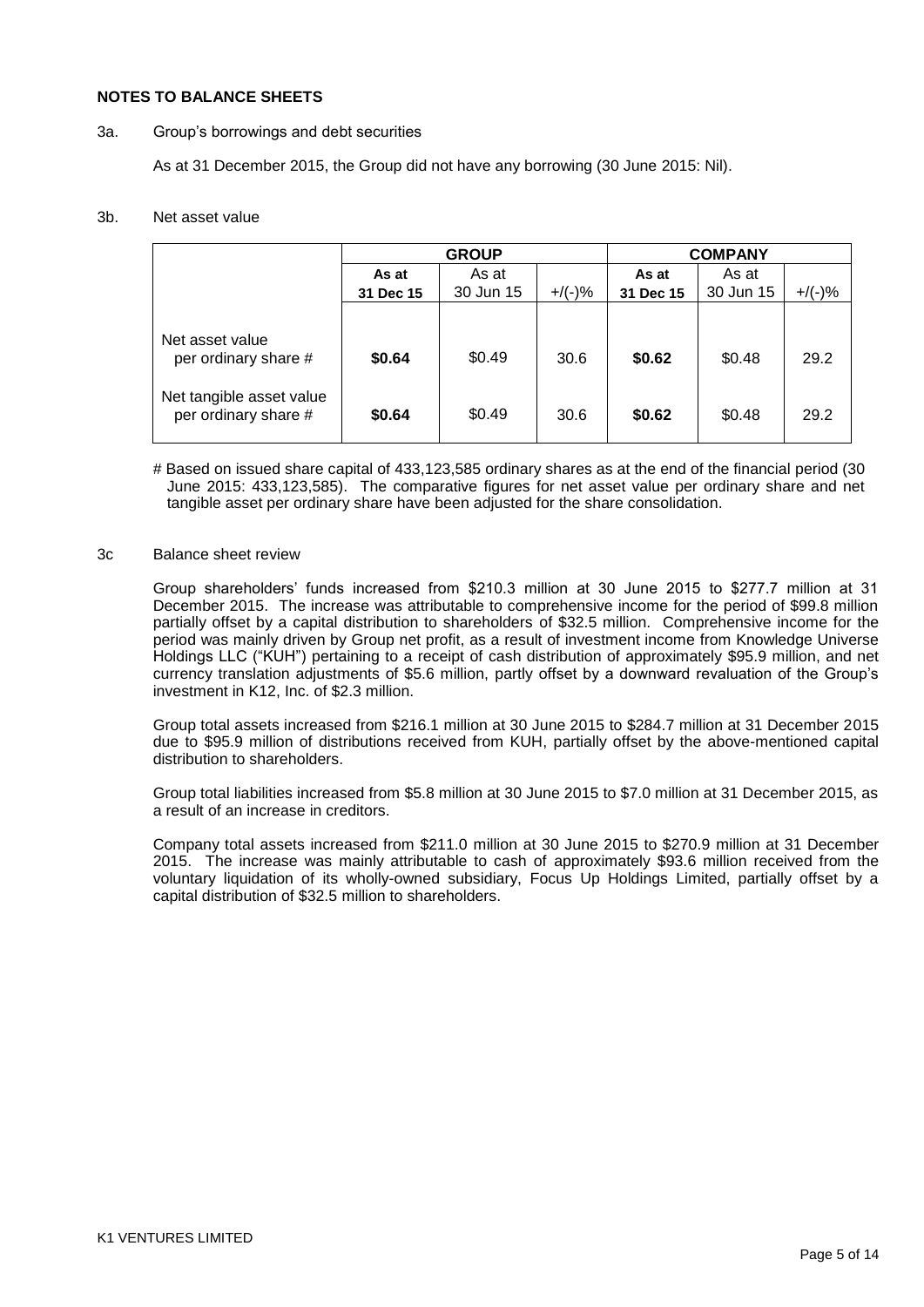### **4. STATEMENTS OF CHANGES IN EQUITY for the second quarter and half year ended 31 December 2015**

## 4a. Group Statement of Changes in Equity

|                                                                              | Attributable to owners of the Company |                   |                    |                 |                 |  |
|------------------------------------------------------------------------------|---------------------------------------|-------------------|--------------------|-----------------|-----------------|--|
|                                                                              |                                       |                   | Foreign            |                 |                 |  |
|                                                                              |                                       |                   | <b>Exchange</b>    |                 | <b>Share</b>    |  |
|                                                                              | <b>Share</b>                          | <b>Fair Value</b> | <b>Translation</b> | Revenue         | Capital &       |  |
|                                                                              | Capital                               | <b>Reserve</b>    | <b>Account</b>     | <b>Reserves</b> | <b>Reserves</b> |  |
|                                                                              | \$'000                                | \$'000            | \$'000             | \$'000          | \$'000          |  |
| 2016                                                                         |                                       |                   |                    |                 |                 |  |
| As at 1 July 2015                                                            | 196,439                               | (155)             | (13, 391)          | 27,419          | 210,312         |  |
| Total comprehensive income for first quarter                                 |                                       |                   |                    |                 |                 |  |
| Profit for first quarter                                                     |                                       |                   |                    | 87,332          | 87,332          |  |
| Other comprehensive income*                                                  |                                       | (90)              | 7,345              |                 | 7,255           |  |
| Total comprehensive income for first quarter                                 |                                       | (90)              | 7,345              | 87,332          | 94,587          |  |
|                                                                              |                                       |                   |                    |                 |                 |  |
| As at 30 September 2015                                                      | 196,439                               | (245)             | (6,046)            | 114,751         | 304,899         |  |
| Total comprehensive income for second quarter                                |                                       |                   |                    |                 |                 |  |
| Loss for second quarter                                                      |                                       |                   |                    | (8, 473)        | (8, 473)        |  |
| Other comprehensive income*                                                  |                                       | (2, 196)          | 15,904             |                 | 13,708          |  |
| Total comprehensive income for second quarter                                |                                       | (2, 196)          | 15,904             | (8, 473)        | 5,235           |  |
| Transactions with owners, recognised directly<br>in equity                   |                                       |                   |                    |                 |                 |  |
| Capital distribution                                                         | (32, 484)                             |                   |                    |                 | (32,484)        |  |
|                                                                              |                                       |                   |                    |                 |                 |  |
| As at 31 December 2015                                                       | 163,955                               | (2, 441)          | 9,858              | 106,278         | 277,650         |  |
| 2015                                                                         |                                       |                   |                    |                 |                 |  |
| As at 1 July 2014                                                            | 196,439                               | (8, 120)          | (20, 915)          | 89,115          | 256,519         |  |
| Total comprehensive income for first quarter                                 |                                       |                   |                    |                 |                 |  |
| Profit for first quarter                                                     |                                       |                   |                    | 3,017           | 3,017           |  |
| Other comprehensive income*                                                  |                                       | (3,919)           | 2,198              |                 | (1,721)         |  |
| Total comprehensive income for first quarter                                 |                                       | (3,919)           | 2,198              | 3,017           | 1,296           |  |
| As at 30 September 2014                                                      | 196,439                               | (12,039)          | (18, 717)          | 92,132          | 257,815         |  |
| Total comprehensive income for second quarter                                |                                       |                   |                    |                 |                 |  |
| Profit for second quarter                                                    | $\blacksquare$                        |                   |                    | 30,955          | 30,955          |  |
| Other comprehensive income*<br>Total comprehensive income for second quarter |                                       | (1,556)           | 3,414<br>3,414     |                 | 1,858           |  |
| Transactions with owners, recognised directly<br>in equity                   |                                       | (1, 556)          |                    | 30,955          | 32,813          |  |
| Dividend paid                                                                |                                       |                   |                    | (54,140)        | (54,140)        |  |

Details of other comprehensive income have been included in the consolidated statement of comprehensive income.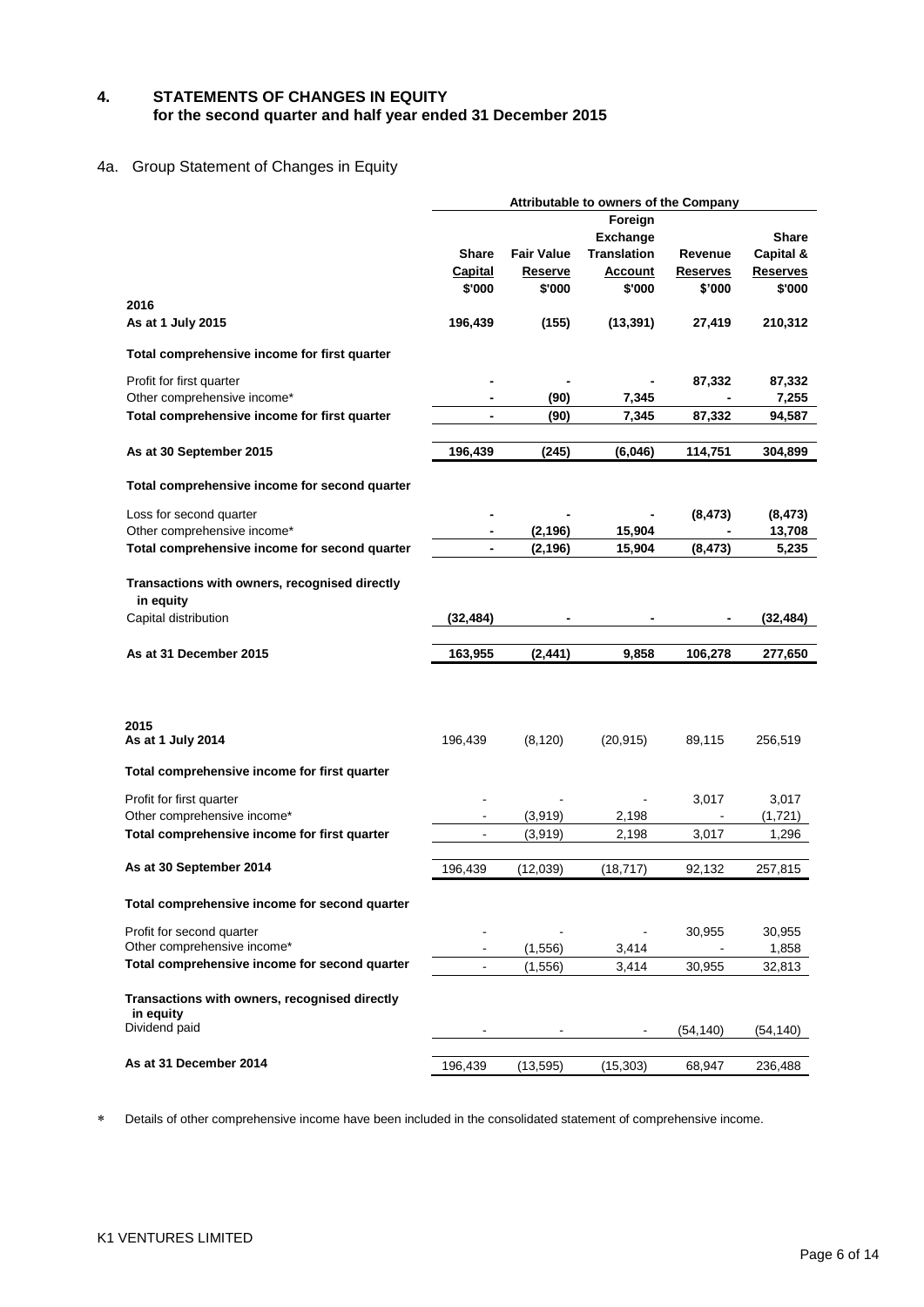# 4b. Statement of Changes in Equity of the Company

|                                               | Share                    | <b>Fair Value</b>        | Revenue         |           |
|-----------------------------------------------|--------------------------|--------------------------|-----------------|-----------|
|                                               | Capital                  | Reserve                  | <b>Reserves</b> | Total     |
|                                               | \$'000                   | \$'000                   | \$'000          | \$'000    |
| 2016                                          |                          |                          |                 |           |
| As at 1 July 2015                             | 196,439                  |                          | 10,720          | 207,159   |
|                                               |                          |                          |                 |           |
| Total comprehensive income for first quarter  |                          |                          |                 |           |
| Profit for first quarter                      |                          |                          | 5,100           | 5,100     |
| Total comprehensive income for first quarter  | $\blacksquare$           | $\overline{\phantom{a}}$ | 5,100           | 5,100     |
|                                               |                          |                          |                 |           |
| As at 30 September 2015                       | 196,439                  | $\overline{\phantom{a}}$ | 15,820          | 212,259   |
|                                               |                          |                          |                 |           |
| Total comprehensive income for second quarter |                          |                          |                 |           |
| Profit for second quarter                     |                          |                          | 87,174          | 87,174    |
| Total comprehensive income for second quarter | $\overline{\phantom{0}}$ | $\blacksquare$           | 87,174          | 87,174    |
|                                               |                          |                          |                 |           |
| Transactions with owners, recognised directly |                          |                          |                 |           |
| in equity                                     |                          |                          |                 |           |
| Capital distribution                          | (32, 484)                |                          |                 | (32, 484) |
| As at 31 December 2015                        | 163,955                  | $\overline{\phantom{a}}$ | 102,994         | 266,949   |
|                                               |                          |                          |                 |           |
|                                               |                          |                          |                 |           |
| 2015                                          |                          |                          |                 |           |
| As at 1 July 2014                             | 196,439                  | (924)                    | 6,512           | 202,027   |
| Total comprehensive income for first quarter  |                          |                          |                 |           |
| Profit for first quarter                      |                          |                          |                 |           |
| Total comprehensive income for first quarter  |                          |                          | 56,486          | 56,486    |
|                                               |                          |                          | 56,486          | 56,486    |
| As at 30 September 2014                       | 196,439                  | (924)                    | 62,998          | 258,513   |
|                                               |                          |                          |                 |           |
|                                               |                          |                          |                 |           |
| Total comprehensive income for second quarter |                          |                          |                 |           |
| Profit for second quarter                     |                          |                          | 29,763          | 29,763    |
| Other comprehensive income                    |                          | 924                      |                 | 924       |
| Total comprehensive income for second quarter |                          | 924                      | 29,763          | 30,687    |
| Transactions with owners, recognised directly |                          |                          |                 |           |
| in equity                                     |                          |                          |                 |           |
| Dividend paid                                 |                          |                          | (54, 140)       | (54, 140) |
| As at 31 December 2014                        | 196,439                  |                          | 38,621          | 235,060   |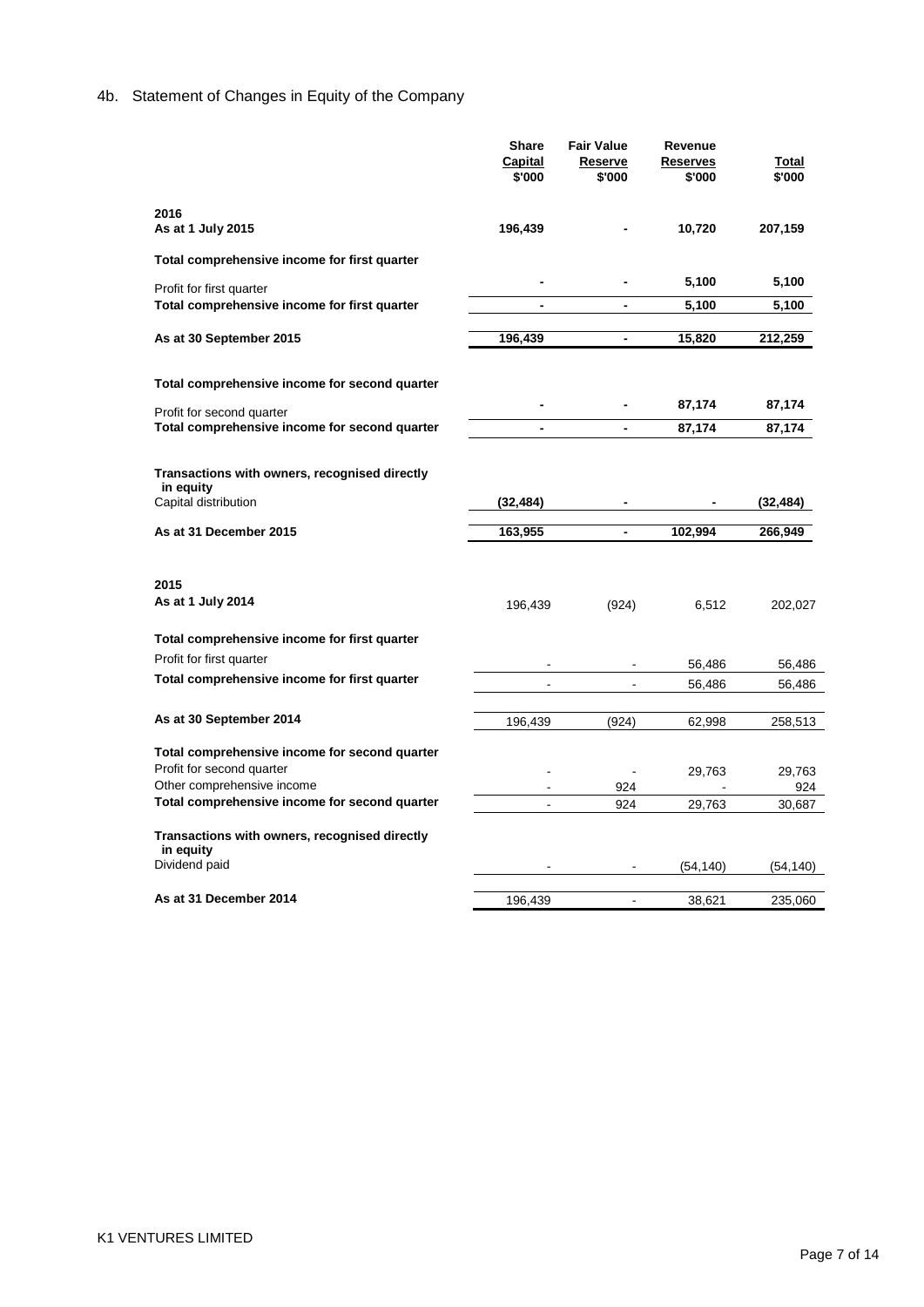#### 4c. Share capital

There were no shares issued during the period 30 September 2015 to 31 December 2015.

As at 31 December 2015, the total number of issued shares was 433,123,585 (30 June 2015: 2,165,618,003 before share consolidation).

On 9 December 2015, the Company completed the share consolidation of every five existing issued ordinary shares into one ordinary share. This resulted in 433,123,585 consolidated shares as at 9 December 2015. The share consolidation was effected pursuant to the approval of shareholders at an Extraordinary General Meeting held on 29 October 2015.

As at 31 December 2015, there was no option (31 December 2014: nil) to take up unissued ordinary shares of the Company.

As at 31 December 2015, the Company was not holding any treasury shares (31 December 2014: nil).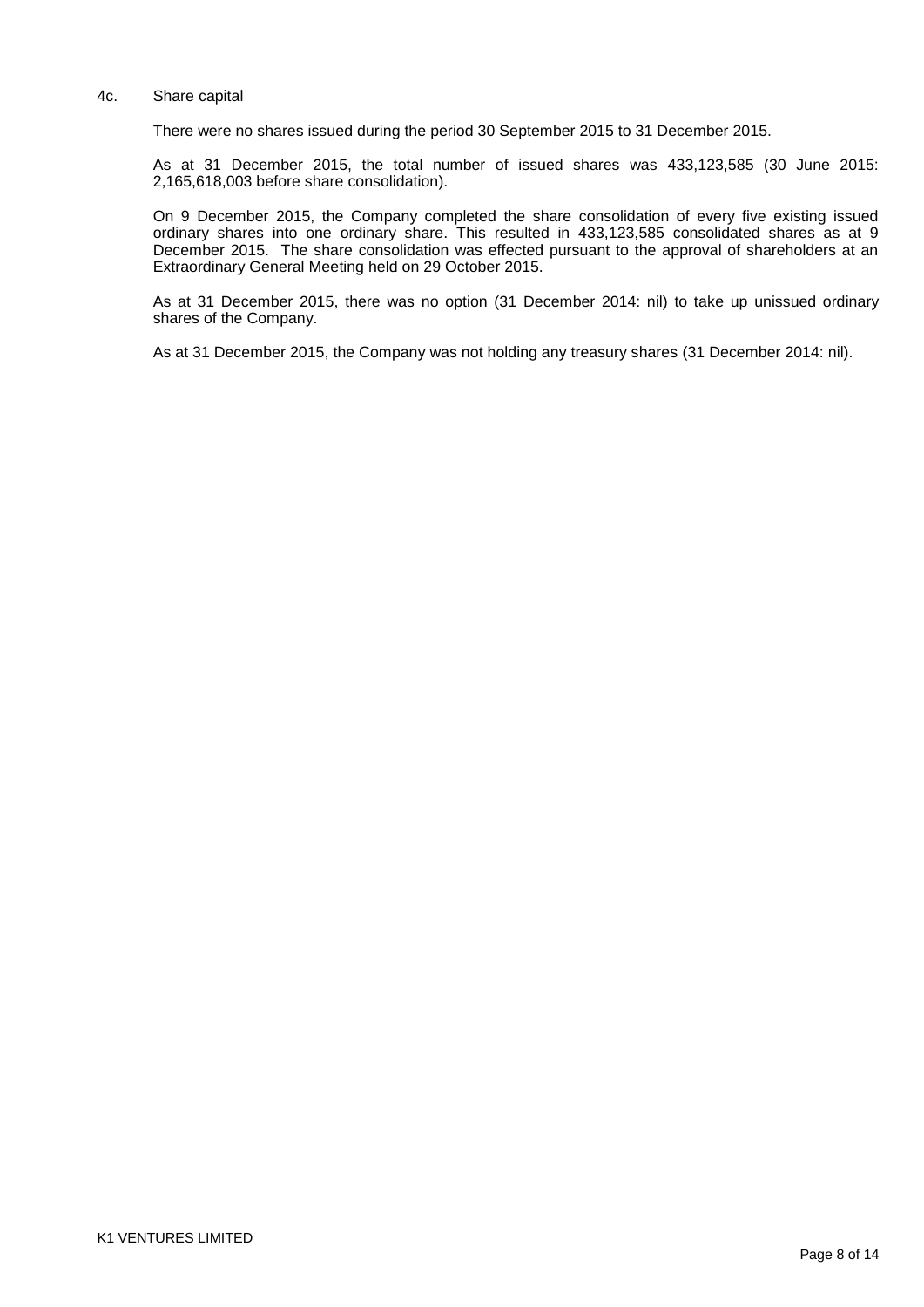### **5. CONSOLIDATED STATEMENT OF CASH FLOWS for the second quarter and half year ended 31 December 2015**

|                                                                       |      | <b>Second Quarter</b> |           | <b>Half Year</b> |           |
|-----------------------------------------------------------------------|------|-----------------------|-----------|------------------|-----------|
|                                                                       |      | 1 Oct 15              | 1 Oct 14  | 1 Jul 15         | 1 Jul 14  |
|                                                                       | Note | to                    | to        | to               | to        |
|                                                                       |      | 31 Dec 15             | 31 Dec 14 | 31 Dec 15        | 31 Dec 14 |
|                                                                       |      | \$'000                | \$'000    | \$'000           | \$'000    |
| CASH FLOWS FROM OPERATING ACTIVITIES                                  |      |                       |           |                  |           |
| Operating profit/(loss)                                               |      | (6,749)               | 32,074    | 76,326           | 35,505    |
| Adjustments:                                                          |      |                       |           |                  |           |
| Amortised debt discount                                               |      | (700)                 | (527)     | (1, 393)         | (1, 188)  |
| Loss on liquidation of subsidiary                                     |      | 17,633                |           | 17,633           |           |
| Profit on sale of investments                                         |      |                       | (27, 359) |                  | (27, 359) |
| Cash flow from operations before changes in working                   |      | 10,184                | 4,188     | 92,566           | 6,958     |
| capital                                                               |      |                       |           |                  |           |
| Working capital changes:                                              |      |                       |           |                  |           |
| <b>Debtors</b>                                                        |      |                       | (586)     | (554)            | 188       |
| Creditors                                                             |      | (188)                 | (511)     | 954              | (1,725)   |
| Translation of foreign subsidiaries and others                        |      | (1, 135)              | 154       | 1,192            | (941)     |
| <b>Cash from operations</b>                                           |      | 8,861                 | 3,245     | 94,158           | 4,480     |
| Income taxes paid, net of refunds received                            |      | (1,661)               | (920)     | (2, 344)         | (1, 367)  |
| Net cash from operating activities                                    |      | 7,200                 | 2,325     | 91,814           | 3,113     |
| <b>CASH FLOWS FROM INVESTING ACTIVITIES</b>                           |      |                       |           |                  |           |
| Net proceeds from disposal and capital distribution of<br>investments |      | 1,750                 | 43,310    | 4,029            | 45,803    |
| Net cash from investing activities                                    |      | 1,750                 | 43,310    | 4,029            | 45,803    |
| <b>CASH FLOWS FROM FINANCING ACTIVITIES</b>                           |      |                       |           |                  |           |
| Capital distribution                                                  |      | (32, 484)             |           | (32, 484)        |           |
| Dividend paid to shareholders of the Company                          |      |                       | (54, 140) |                  | (54, 140) |
| Net cash used in financing activities                                 |      | (32, 484)             | (54, 140) | (32, 484)        | (54, 140) |
| Net (decrease)/increase in cash and cash equivalents                  |      | (23, 534)             | (8, 505)  | 63,359           | (5, 224)  |
| Cash and cash equivalents as at beginning of period                   |      | 135,062               | 74,359    | 46,983           | 70,602    |
|                                                                       |      |                       |           |                  |           |
| Effects of exchange rate changes on cash and cash<br>equivalents      |      | (157)                 | 649       | 1,029            | 1,125     |
| Cash and cash equivalents at end of period                            | 5a   | 111,371               | 66,503    | 111,371          | 66,503    |

## **NOTE TO CONSOLIDATED STATEMENT OF CASH FLOWS**

5a. Deposits, bank balances and cash

|                                  | As at               | As at               |
|----------------------------------|---------------------|---------------------|
|                                  | 31 Dec 15<br>\$'000 | 31 Dec 14<br>\$'000 |
| Bank balances, deposits and cash | 109.436             | 53,084              |
| Deposits with related parties    | 1.935               | 13,419              |
| Cash and cash equivalents        | 111,371             | 66,503              |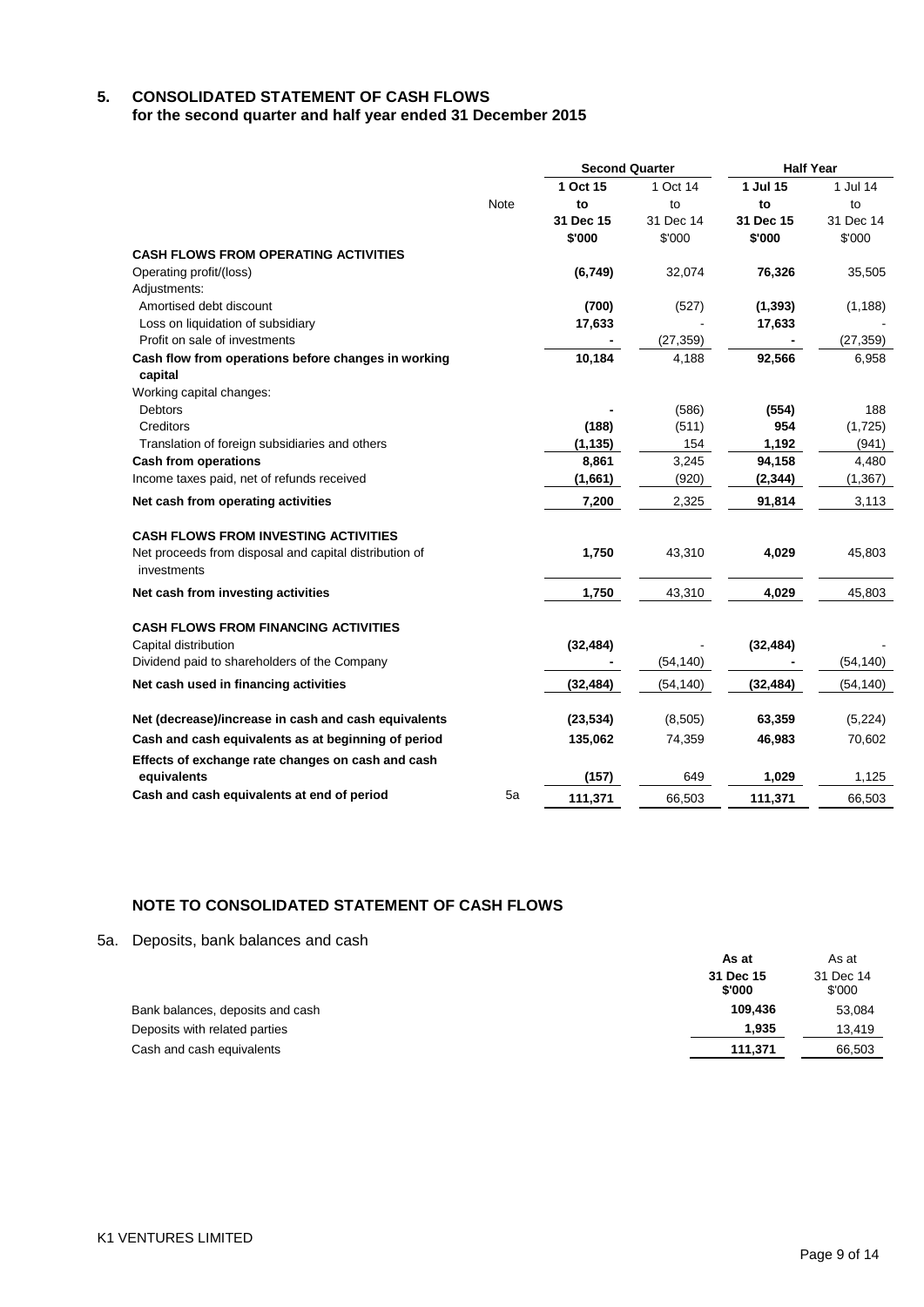### **6. AUDIT**

The financial statements have not been audited nor reviewed by the Company"s auditors.

### **7. AUDITORS' REPORT**

Not applicable

### **8. ACCOUNTING POLICIES**

The Group has applied the same accounting policies and methods of computation in the financial statements for the current financial period compared with those of the audited financial statements as at 30 June 2015.

### **9. CHANGES IN THE ACCOUNTING POLICIES**

The Group adopted the new/revised FRS that are relevant to the Group and effective for annual periods beginning on or after 1 July 2015. The adoption of these new and revised FRSs did not result in any substantial impact on the financial statements of the Group.

### **10. REVIEW OF GROUP PERFORMANCE**

For the second quarter, Group revenue of \$13.6 million was \$37.9 million below the comparable prior year quarter due to revenue of \$45.6 million in the prior year from the sale of the Group"s investment in China Grand Automotive ("China Auto"), partially offset by higher investment income. Group operating results for the quarter were below prior year due to an increase in other operating expenses, driven by an exchange loss of \$17.6 million upon the voluntary liquidation of Focus Up Holdings Limited ("Focus Up"), and a gain in the prior year of \$27.4 million from the sale of China Auto. Group results attributable to shareholders decreased by \$39.4 million compared to the corresponding prior year quarter due to the prior year profit from the sale of China Auto, and the exchange loss related to the voluntary liquidation of Focus Up.

Group revenue was \$102.9 million for the half year ended 31 December 2015 compared to \$54.4 million in the prior year period driven by investment income from KUH of \$95.9 million, partially offset by \$45.6 million from the prior year sale of China Auto.

Group profit before tax was \$80.8 million for the half year ended 31 December 2015 compared to \$39.0 million in the corresponding prior year period. The increase was due to a net profit of \$89.3 million from the Group's investment in KUH, partially offset by higher Group operating expenses and a prior year gain of \$27.4 million from the sale of China Auto. The increase in Group operating expenses was mainly attributable to an exchange loss of \$17.6 million related to the voluntary liquidation of Focus Up, and the Greenstreet carried interest related to the proceeds received by the Group from the KUH investment. Group EBITDA of \$80.8 million was \$41.8 million above the prior year period driven by investment income from KUH.

The decrease in Group taxation for first half was mainly due to a tax reserve associated with the prior year sale of China Auto. Group profit attributable to shareholders for the first half was \$78.9 million compared to \$34.0 million in the previous year, and earnings per share was 18.21 cents.

In the opinion of the Directors, no factor has arisen between 31 December 2015 and the date of this report which would materially affect the results of the Group and the Company for the period just ended.

### **11. VARIANCE FROM FORECAST STATEMENT**

No forecast for the half year ended 31 December 2015 was previously provided.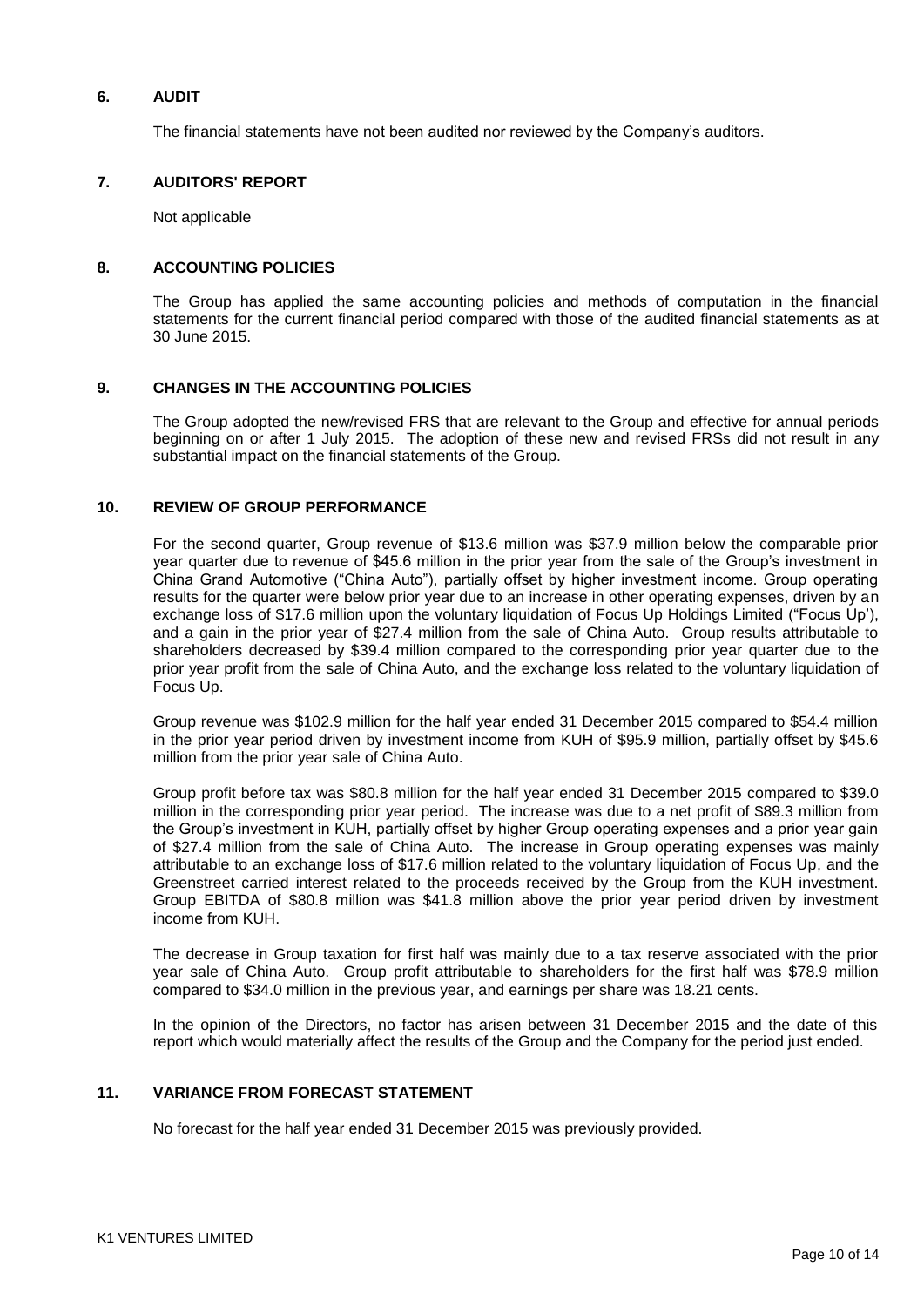### **12. PROSPECTS**

The Board has determined that the Company will not be making any new investments, but will focus its efforts on managing the current portfolio of assets and, at the appropriate time, realizing such assets. This will enable the Company to maximize value from the proceeds from any realization of assets and to return the same to shareholders as appropriate.

### **13. DIVIDEND**

#### 13a. Current Financial Period Reported On

Any dividend recommended for the current financial period reported on? Yes.

| l Name of Dividend                  | Interim            |
|-------------------------------------|--------------------|
| Dividend type<br>Dividend per share | Cash<br>21.0 cents |
| Tax rate                            | Tax exempt         |

The Board of Directors is pleased to declare a tax exempt one-tier interim dividend of 21.0 cents per share (2015: 7.5 cents per share, adjusted for the share consolidation). The dividend, which arose from the realization of assets, will be paid to shareholders on 18 February 2016.

### 13b. Corresponding Period of the Immediately Preceding Financial Year

Any dividend declared for the corresponding period of the immediately preceding financial year? Yes.

| Name of Dividend   | Interim    |
|--------------------|------------|
| Dividend type      | Cash       |
| Dividend per share | 7.5 cents  |
| Tax rate           | Tax exempt |

### 13c. Date Payable

18 February 2016.

### 13d. Books Closure Date

Notice is hereby given that, the Share Transfer Books and Register of Members of the Company will be closed on 4 February 2016 at 5.00 p.m. for the preparation of dividend warrants. Duly completed transfers in respect of ordinary shares in the capital of the Company ("Shares") received by the Company"s Registrar, B.A.C.S. Private Limited, at 8 Robinson Road, #03-00 ASO Building, Singapore 048544 up to 5.00 p.m. on 4 February 2016 will be registered to determine shareholders" entitlement to the interim dividend.

Members whose securities accounts with The Central Depository (Pte) Limited are credited with Shares at 5.00 p.m. on 4 February 2016 will be entitled to the interim dividend.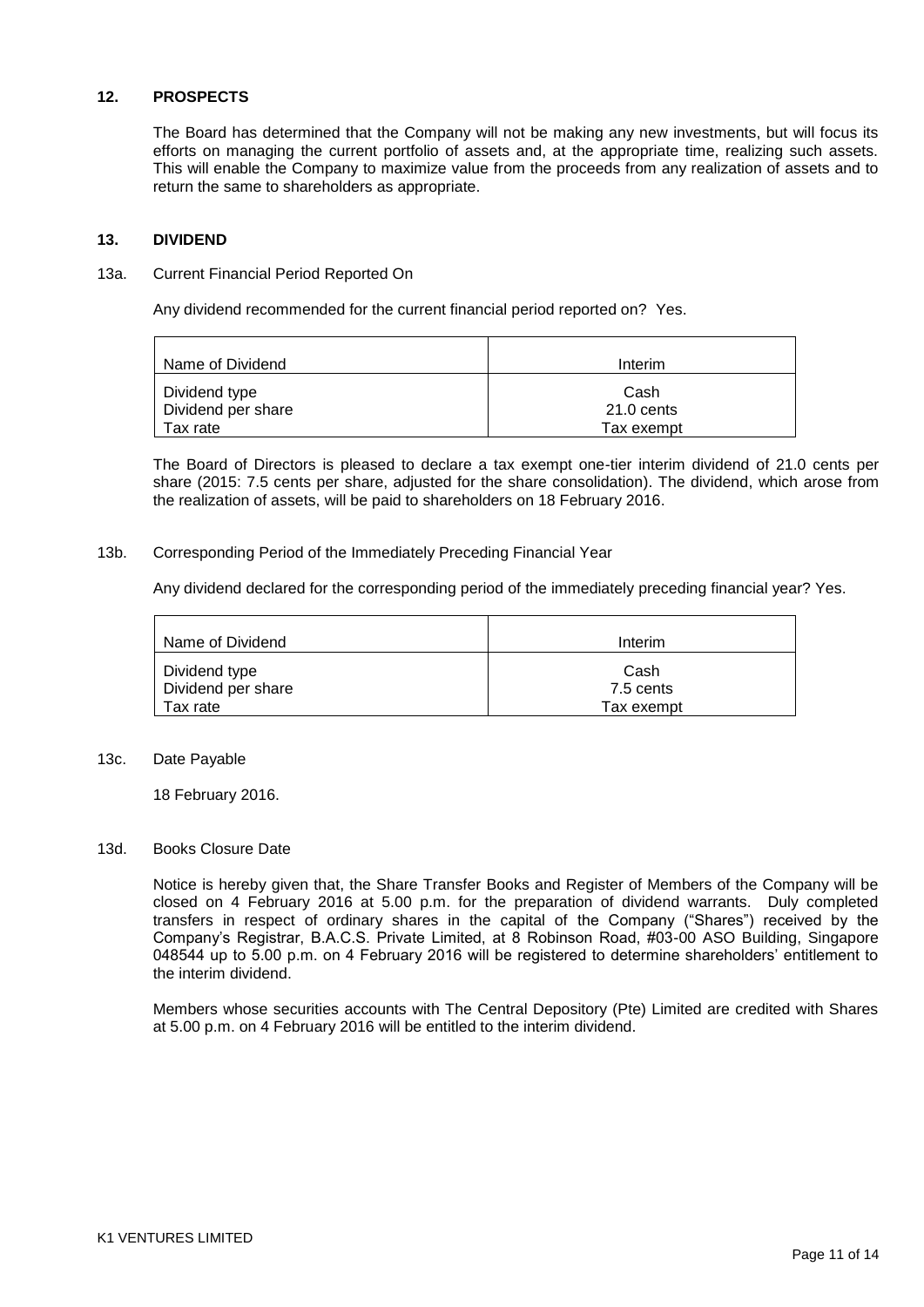#### **14. SEGMENT ANALYSIS**

### **Geographical Information**

### **Half year ended 31 December 2015**

|                    | <b>Singapore</b><br>\$'000 | USA<br>\$'000 | Others<br>\$'000 | Total<br>\$'000 |
|--------------------|----------------------------|---------------|------------------|-----------------|
| External sales     | 86                         | 102.806       |                  | 102.893         |
| Non-current assets | ۰                          | 158.031       | ۰                | 158.031         |

#### **Half year ended 31 December 2014**

|                    | <b>Singapore</b>         | <u>USA</u> | <b>Others</b> | Total   |
|--------------------|--------------------------|------------|---------------|---------|
|                    | \$'000                   | \$'000     | \$'000        | \$'000  |
| External sales     | 51                       | 5.763      | 48.598        | 54.412  |
| Non-current assets | $\overline{\phantom{a}}$ | 150.820    | 3.242         | 154.062 |

Notes:

- (a) The Group has only one reportable operating segment: Investments. The Group's Investment activities consist of the Group's investments in quoted and unquoted investments.
- (b) The Group's operating segment operates in three main geographical areas. The operating activities and investment activities are predominantly in the USA. Singapore is the home country of the Company and its assets are mainly cash and cash equivalents.
- (c) For the half year ended 31 December 2015 and 31 December 2014, no single external customer accounted for 10% or more of the Group's revenue.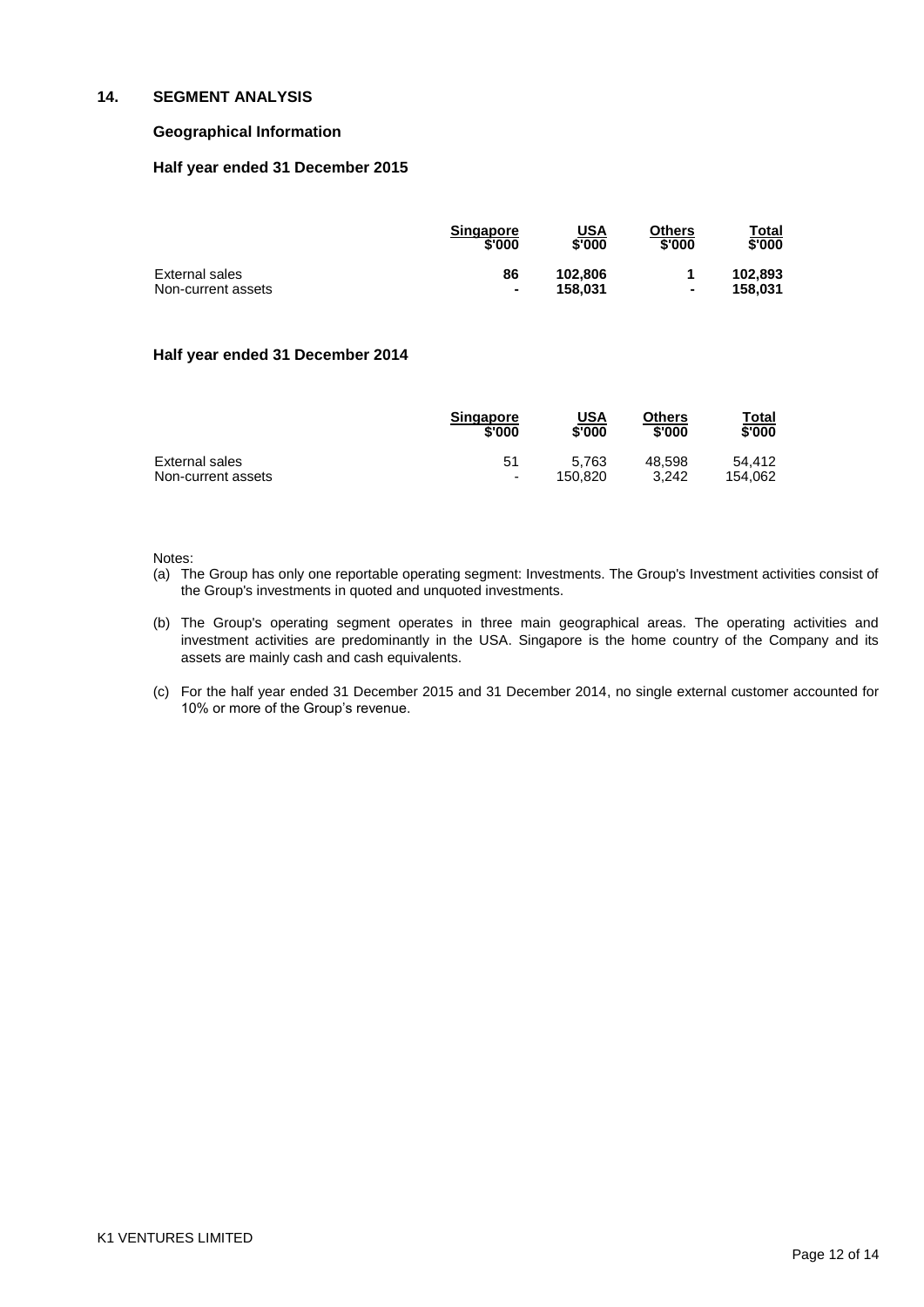## **15. REVIEW OF SEGMENT PERFORMANCE**

Not applicable.

### **16. INTERESTED PERSON TRANSACTIONS**

The Group has obtained a general mandate from shareholders of the Company for interested person transactions in the Annual General Meeting held on 29 October 2015. During the financial period, the following interested person transactions were entered into by the Group:

|                                                                                                                           | Aggregate value of all<br>interested person<br>transactions during the<br>financial year under<br>review (excluding<br>transactions less than<br>\$100,000 and<br>transactions conducted<br>under shareholders'<br>mandate pursuant to |                              | Aggregate value of all<br>interested person<br>transactions conducted<br>under a shareholders'<br>mandate pursuant to<br>Rule 920 of the SGX |                             |
|---------------------------------------------------------------------------------------------------------------------------|----------------------------------------------------------------------------------------------------------------------------------------------------------------------------------------------------------------------------------------|------------------------------|----------------------------------------------------------------------------------------------------------------------------------------------|-----------------------------|
| Name of Interested Person                                                                                                 | 1 Jul 15                                                                                                                                                                                                                               | <b>Rule 920)</b><br>1 Jul 14 | 1 Jul 15                                                                                                                                     | Listing Manual.<br>1 Jul 14 |
|                                                                                                                           | to                                                                                                                                                                                                                                     | to                           | to                                                                                                                                           | to                          |
|                                                                                                                           | 31 Dec 15<br>\$'000                                                                                                                                                                                                                    | 31 Dec 14<br>\$'000          | 31 Dec 15<br>\$'000                                                                                                                          | 31 Dec 14<br>\$'000         |
| <b>General Transactions</b><br><b>KCL Group*</b><br><b>Greenstreet Partners</b><br><b>Corporate Treasury Transactions</b> | $\blacksquare$<br>۰                                                                                                                                                                                                                    | ۰                            | 486<br>7,088                                                                                                                                 | 487<br>1,395                |
| <b>KCL Group</b>                                                                                                          | ۰                                                                                                                                                                                                                                      | ۰                            | 2,022                                                                                                                                        | 13,474                      |
| Total                                                                                                                     | ۰                                                                                                                                                                                                                                      |                              | 9,596                                                                                                                                        | 15,356                      |

\* This amount includes the full financial year transaction with the interested person as per agreement.

### **BY ORDER OF THE BOARD**

Winnie Mak Company Secretary 27 January 2016